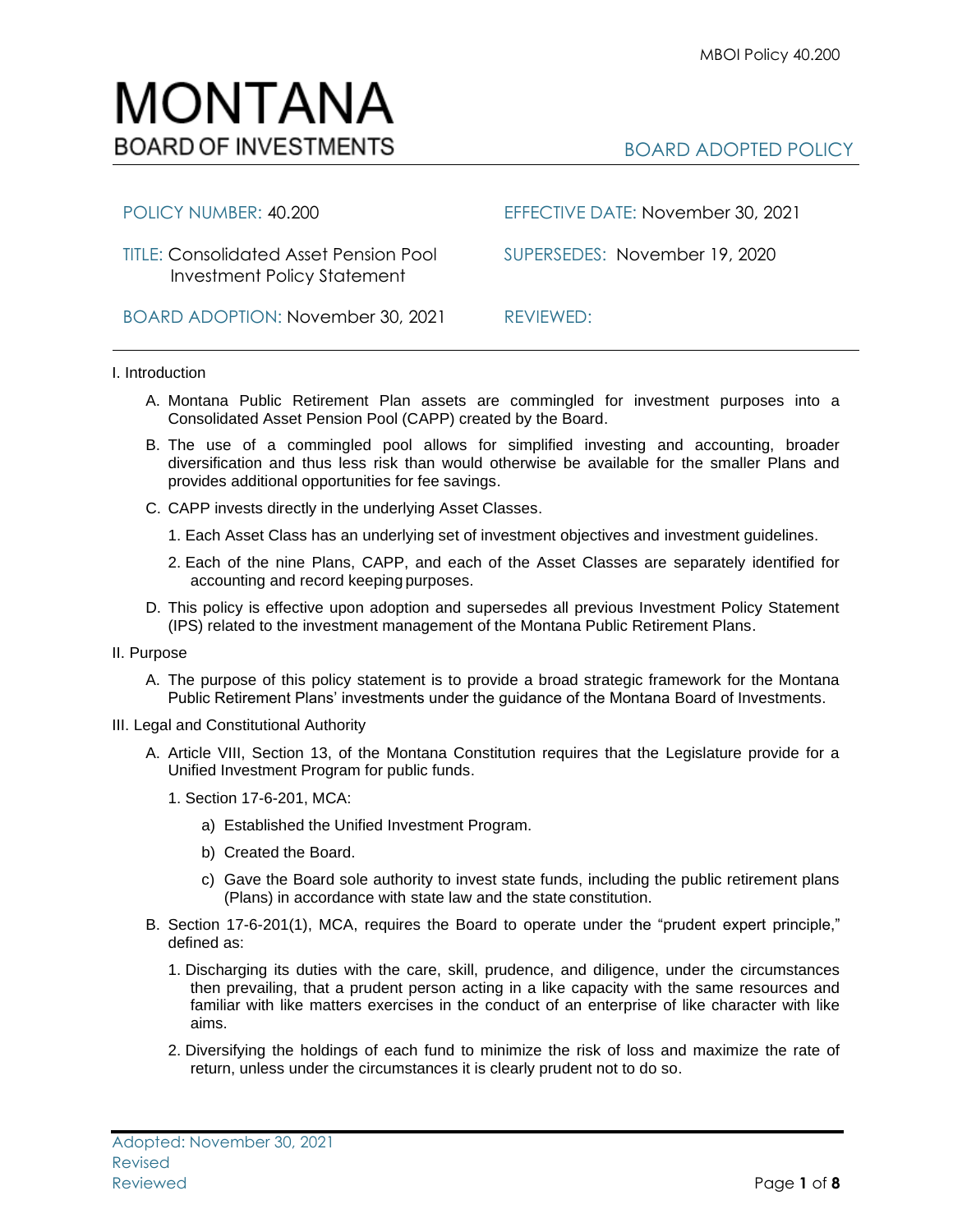3. Discharging its duties solely in the interest of and for the beneficiaries of the funds managed.

- C. Section 17-6-201 (2) (a), MCA, states "Retirement funds may be invested in common stocks of any corporation."
- D. Section 17-6-201 (3) (b), MCA, states "The Board is urged under the prudent expert principle to invest up to three percent (3%) of retirement funds in Venture Capital companies. Whenever possible, preferences should be given to investments in those Venture Capital companies which demonstrate an interest in making investments in Montana."
- E. Section 17-6-201 (3) (c), MCA, states "In discharging its duties, the board shall consider the preservation of purchasing power of capital during periods of high monetary inflation."
- F. The Board, as the investment fiduciary of the Plans, is responsible for establishing the investment parameters for the Plans.
	- 1. The Board has the authority to allocate portfolios to any previously board-approved asset class in the proportions it considers prudent, under the prudent expert rule.
	- 2. There are currently no statutory or constitutional restrictions on the investment of the Plans.
	- 3. Asset allocation decisions made by the Board must be made in a public meeting.
- IV. Strategic Investment Objectives
	- A. The Board's overall objective is to achieve the highest level of investment performance that is compatible with its risk tolerance and prudent investment practices.
	- B. Because of the long-term nature of the state's various pension liabilities, the Board maintains a long-term perspective in formulating and implementing its investment policies, and in evaluating its investment performance.
- V. Time Horizon
	- A. The Board expects to meet or exceed these objectives over a long-term investment horizon.
	- B. Over shorter periods, the anticipated market volatility, and specific actions, including risk mitigation efforts of the Board, may lead to unfavorable but expected deviation from these objectives.
- VI. Performance Measurement
	- A. Investment performance is measured by three integrated long-term return objectives:
		- 1. Actuarial Target Rate of Return
			- a) The actuarial target rate of return is the key actuarial assumption affecting future funding rates and liabilities.
			- b) Investment performance that exceeds or underperforms the target rate may materially impact future funding rates and liabilities.
			- c) The Board seeks to generate long-term investment performance that will exceed the maximum actuarial annual target rate of return of seven and sixty-five hundredths' percent (7.65%), as determined by:
				- (1) The governing boards of the public retirement systems.
				- (2) Net of all investment and administrative expenses.
			- d) There may be years, or a period of years, when the Plans do not achieve this goal followed by years when the goal is exceeded.
			- e) Over a long period, the Board seeks to achieve an average net rate of return of seven and sixty-five hundredths' percent (7.65%), as determined by the governing boards of the public retirement systems, at risk levels (measured by expected volatility) broadly consistent with other public fund peers.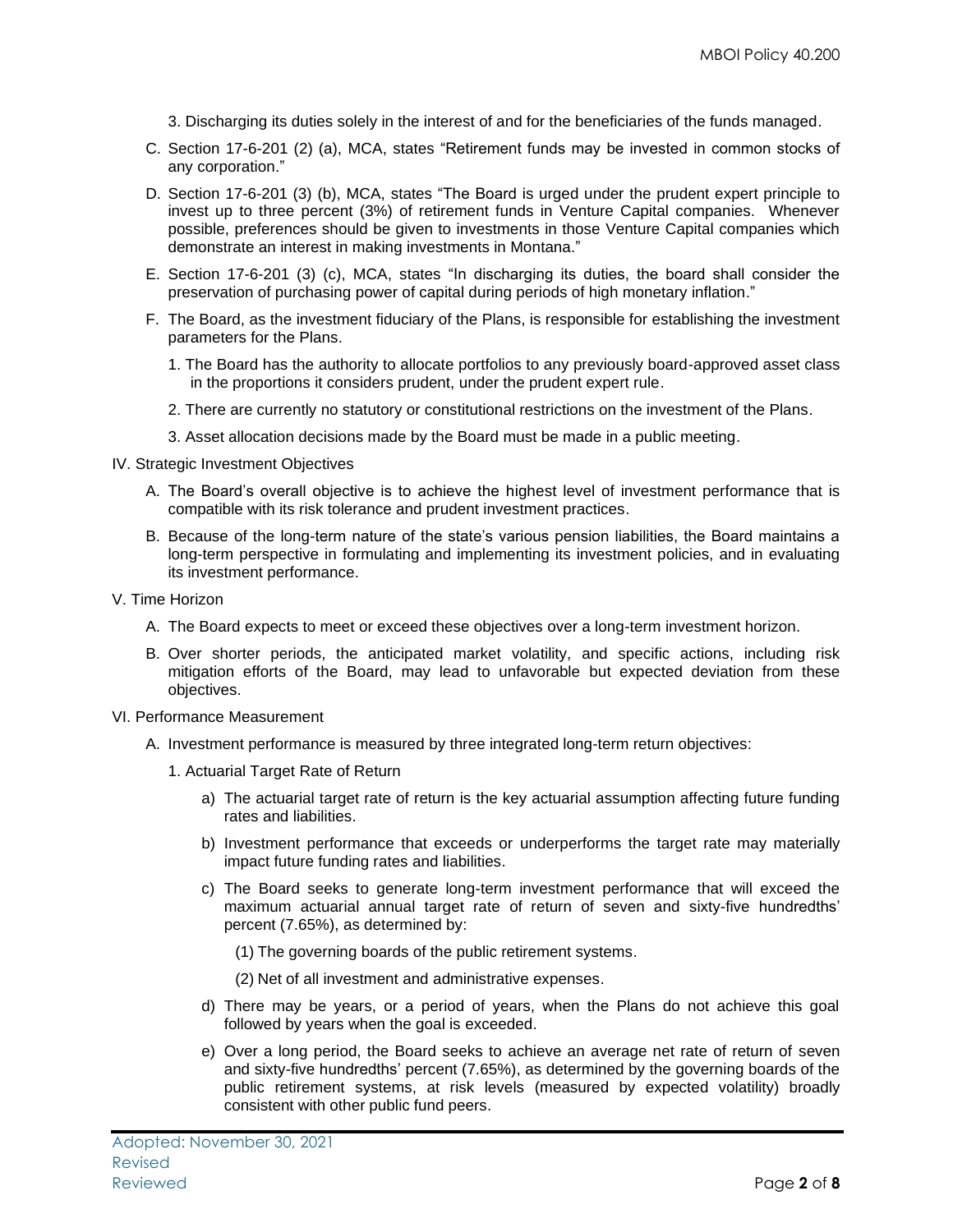- 2. Investment Policy Benchmark
	- a) For the Retirement Plans is calculated by applying the investment performance of the benchmarks to any of the underlying asset classes to the Plans' actual allocation to these investments during the measurement period.
	- b) The investment policy benchmark represents the return that would be achieved if the Plan implemented a passively managed portfolio.
	- c) Deviations from the policy benchmark measure the contribution of active management, rebalancing policy and its execution, and investment implementation generally.
- 3. Public Plan Sponsor Universes
	- a) The Board also compares each Plan's total performance, before all fees, to appropriate public plan sponsor universes.
	- b) This process permits the Board to compare its total performance to other public pension plans.
	- c) While the Board seeks to rank consistently in the top half of comparable public pension plans, the Board recognizes that other plans may have investment objectives and risk tolerances that differ substantially from the Board's.
- VII. Roles and Responsibilities
	- A. Board of Investments
		- 1. The Board is responsible for approving the IPS for the Montana Public Retirement Plans and has the authority to allocate portfolios to any asset class in the proportions it considers prudent, subject to such limitations as contained in law and the Constitution.
		- 2. The Board reviews this document periodically and as needed, approves any changes to the policy.
		- 3. As described in the Board of Investments Governance Manual, the Board delegates authority to the Executive Director, Chief Investment Officer (CIO), and other Staff to execute the dayto-day duties required to carry out the Board's mission.
	- B. Executive Director
		- 1. The Executive Director is empowered by the Board to sign all documents required to conduct Board business.
			- a) Unless there are specific written policies or instructions from the Board to the contrary.
		- 2. The Executive Director and the CIO are authorized jointly to contract for investment manager services and if deemed appropriate, terminate them.
	- C. Chief Investment Officer
		- 1. The CIO is empowered by the Board to serve as the principal staff person responsible for overseeing the investment activities under the Board's jurisdiction in compliance with the Board's policies.
		- 2. The CIO, with the support of other staff, is responsible for recommending IPS changes for Board approval.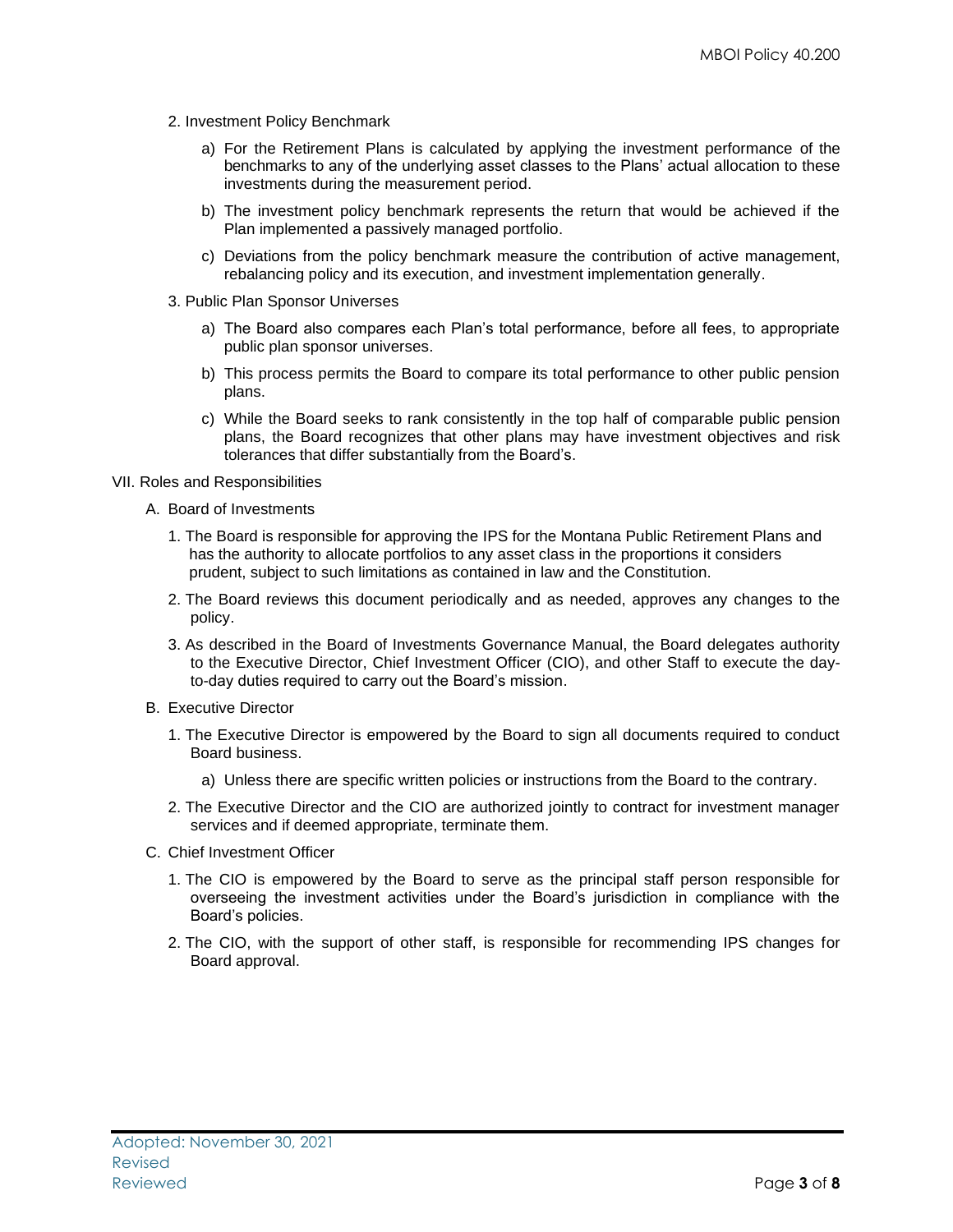# D. Staff

- 1. The staff is responsible for:
	- a) Managing day-to-day operations and delegating work to external resources as appropriate.
	- b) Monitoring allocations and overseeing all investment manager due diligence activities and recommending changes to the CIO.
	- c) Monitoring and reporting to the Board the performance of each asset class and the individual managers' performance.
	- d) Informing the Board of any new managers or terminations.
	- e) Reporting any deviations from the IPS Policy to the Board.
- E. Investment Consultant
	- 1. The investment consultant assists the CIO and staff with policy recommendations and provides advice to the Board.
	- 2. The investment consultant also assists staff in monitoring all external managers and reports to the Board independently.
- F. External Managers
	- 1. Managers are responsible for all aspects of portfolio management as set forth in the contract specific to each manager.
	- 2. Managers must communicate with staff as needed, regarding investment strategies and results.
	- 3. Managers must also cooperate fully with staff regarding administrative, accounting, and reconciliation issues as well as any requests from the investment consultant and the master custodian.
- VIII. Strategic Asset Allocation
	- A. The Board finds that it is in the best interest of the state's nine retirement Plans to set out investment policies for the Plans in one comprehensive document.
		- 1. Nine Public Retirement Plans
			- a) Public Employees Retirement System.
			- b) Teachers Retirement System.
			- c) Police Officers Retirement.
			- d) Firefighters Retirement.
			- e) Sheriffs Retirement.
			- f) Highway Patrol Retirement.
			- g) Game Wardens Retirement.
			- h) Judges Retirement.
			- i) Volunteer Firefighters Retirement.
		- 2. The current asset allocation ranges for the Plans are in Policy 40.201 of the Governance Manual.
			- a) The asset allocation ranges are subject to change as modifications are adopted by the Board, at which time Policy 40.201 of the Governance Manual will be revised to reflect these changes.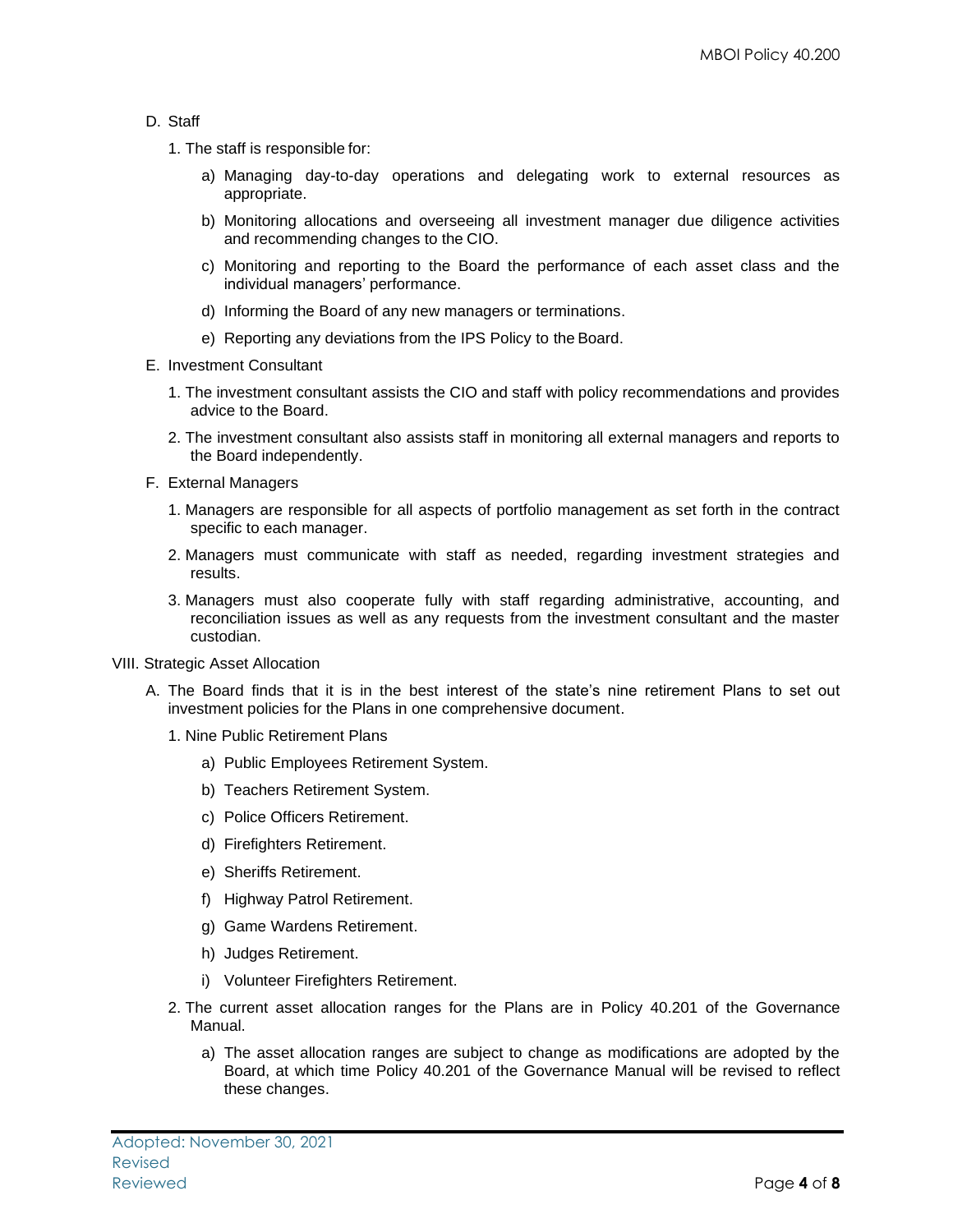- b) The Board will formally affirm or revise the asset allocation ranges for the Plans at least annually.
- IX. Rebalancing
	- A. The actual asset allocation mix may deviate from time to time from the approved asset allocation ranges due to financial market performance, cash flows, and manager performance.
	- B. Material deviations from the asset allocation ranges can alter the expected return and risk of the Plans.
	- C. Rebalancing the Plans' assets to remain within the Board-approved allocation ranges is delegated to the CIO, in consultation with the Executive Director.
	- D. Any necessary rebalancing will be made in a timely manner and will take into consideration associated costs and current market conditions.
	- E. In addition to maintaining actual allocations within the ranges, the CIO will also consider:
		- 1. Contractual investment commitments to private investments.
		- 2. Liquidity necessary to meet benefit payments and administrative costs for the Plans.
		- 3. Current market conditions.
	- F. This may prompt asset rebalancing when asset allocations fall within the established ranges.
	- G. The CIO shall inform the Board of rebalancing activity at the Board's next regularly scheduled quarterly meeting.
- X. Risk Management
	- A. Evaluation of Investment Managers.
		- 1. The Investment Manager Evaluation Policy is a distinct policy that is regularly reviewed and updated separate from the Retirement Plans Investment Policy because staff utilizes the Investment Manager Evaluation Policy to oversee and manage other assets in addition to the retirement plan assets.
	- B. Liquidity
		- 1. Based on the percentage of total plan assets necessary for ongoing benefit payments and other plan expenses, the liquidity needs for the Retirement Plans are generally low and participant capital is not expected to change dramatically on short notice.
		- 2. Illiquidity risk still needs to be monitored and managed by staff on a regular basis to ensure that assets are not required to be sold too quickly, or at an unfavorable time, and potentially at a discount to fair value to meet the cash needs of the Retirement Plans.
			- a) A significant percentage of the investments in the Real Estate, Real Assets and Private Investments Asset Classes are considered illiquid. Due to the limited liquidity of these assets, it will typically be impractical to fund plan cash needs or correct deviations from policy ranges through the purchase or sale of these assets.
		- 3. The investments held in the Domestic Equity, International Equity, Core Fixed Income, and Non-Core Fixed Income Asset Classes are categorized as publicly traded securities.
			- a) In "normal market" conditions many of the underlying assets from these Asset Classes can be liquidated in a relatively short period to accommodate both expected and unexpected withdrawals as well as any repositioning of the asset allocation to stay within approved ranges.
		- 4. To improve liquidity and manage both the expected and unexpected Retirement Plans need for cash, this IPS specifies a strategic allocation to the Cash Asset Class, which invests in approved investments including the Short-Term Investment Pool (STIP).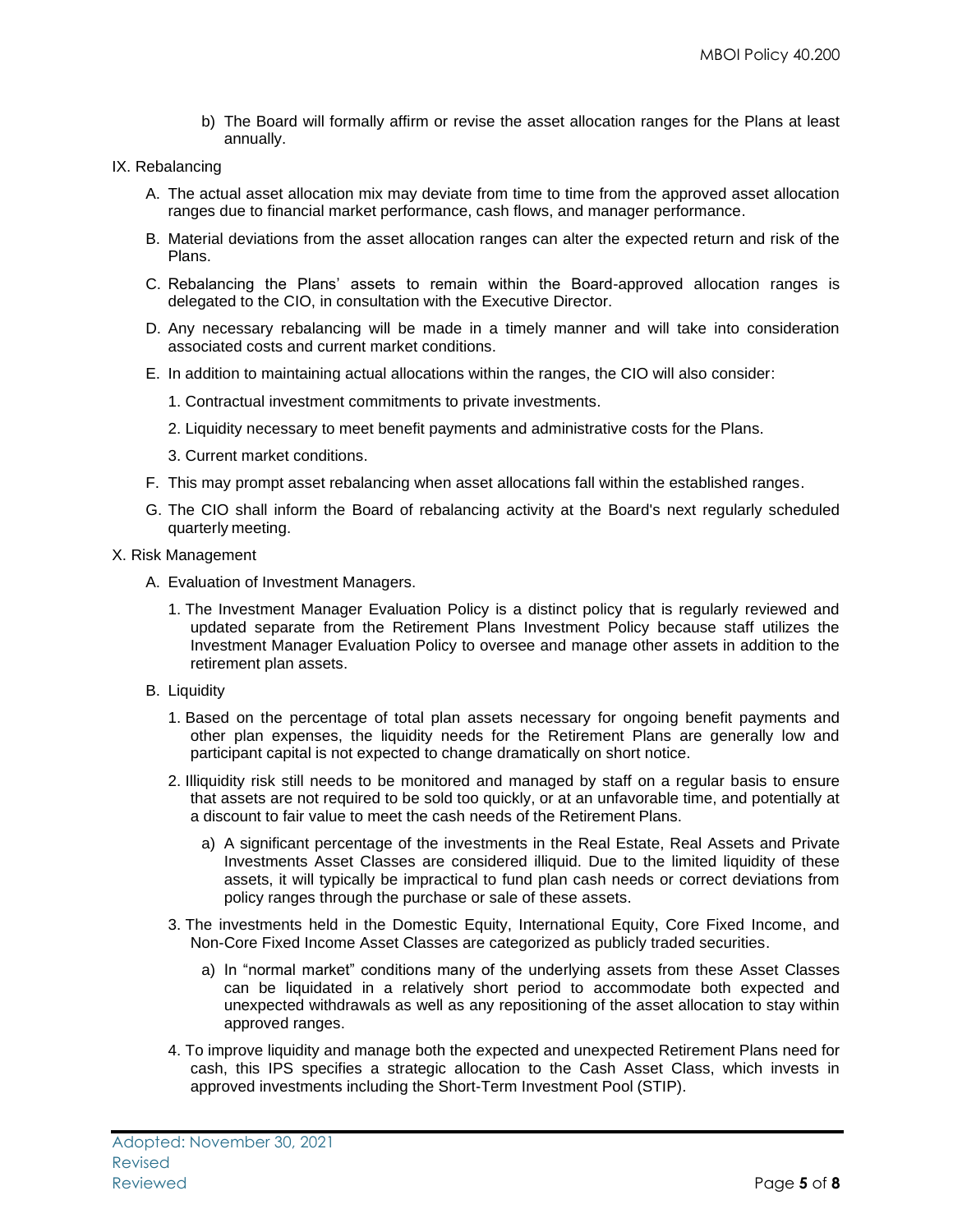- C. Monitoring/Reporting Transparency
	- 1. Managers shall submit periodic reports to facilitate Staff's monitoring of the Managers' conformance to investment restrictions and performance objectives.
	- 2. Staff shall provide regular reporting to the Board regarding the asset allocation and performance of the pension plans as well as the characteristics and performance of the Asset Classes to confirm these items are known and adhere to all IPS requirements and expectations.
	- 3. Staff will discuss and communicate any key information discovered due to the ongoing Manager monitoring process that might assist the Board in understanding the underlying investment manager structure or risks embedded in the investment characteristics of the Retirement Plan asset allocations.

## D. Leverage

- 1. Leverage is a significant risk factor.
	- a) Investment managers may utilize leverage only when permitted in the manager's investment guidelines approved by Staff.
	- b) Staff shall monitor the use of leverage and its impact on risk and return.
- 2. The use of derivative securities can generate additional leverage even if the derivative is being used to reduce the risk in other investments.
	- a) Investment managers may only use derivatives when permitted in the manager's investment guidelines approved by Staff.
- E. Cash Investments
	- 1. Cash investments held at the Retirement Plan, CAPP level, or any managed account within it, entail an element of credit risk.
	- 2. Only approved cash investment vehicles are permitted. These include:
		- a) Any cash vehicle at the Custodial Bank.
		- b) STIP.
		- c) Any SEC-registered money market fund approved by the CIO for internally managed funds or employed by an external asset manager which specifically address credit risk in their respective investment guidelines.

## XI. Securities Lending

- A. Section 17-1-113, MCA, authorizes the Board to lend securities held by the state.
	- 1. The Board may lend its publicly traded securities through an agent, to other market participants in return for compensation.
	- 2. Currently, through an explicit contract, the state's Custodial Bank manages the state's securities lending program.
		- a) The Board seeks to assess counterparty and reinvestment risk, associated with each aspect of its securities lending program.
		- b) The Board requires borrowers to maintain collateral at one-hundred and two percent (102%) for domestic securities and one-hundred and five percent (105%) for international securities.
		- c) To ensure that the collateral ratio is maintained, securities on loan are marked to market daily and the borrower must provide additional collateral if the value of the collateral falls below the agreed-upon ratio of over-collateralization.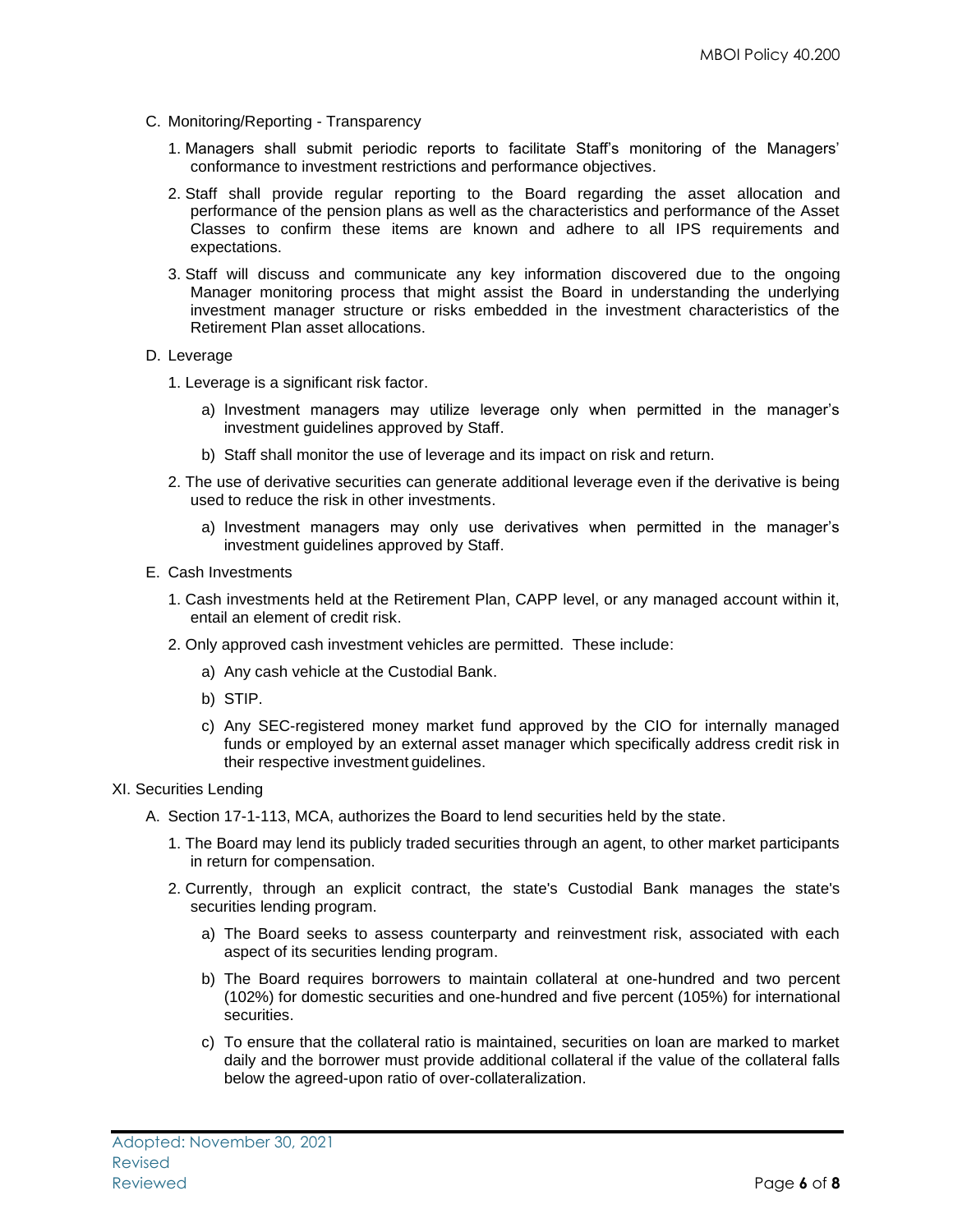- d) In addition to the strict collateral requirements imposed by the Board, the credit quality of approved borrowers is monitored continuously by the contractor.
- e) Staff or the investment manager may restrict a security from the loan program upon notification to the Custodial Bank.
- f) Staff will monitor the securities lending program and will periodically report to the Board on the status of the program.
- g) The Board's participation in securities lending may change over time given Plan activity, market conditions, and the agent agreement.
- XII. Exercise of Shareholders Rights
	- A. The Board recognizes that publicly traded securities and other assets of the Plans include certain ancillary rights, such as the right to vote on shareholder resolutions at companies' annual shareholders' meetings, and the right to assert claims in securities class action lawsuits or other litigation.
		- 1. The Board will prudently manage these assets of the Plans for the exclusive purpose of enhancing the value of the Plans for its participating systems' members and beneficiaries through such means as:
			- a) Adopting and implementing a proxy voting policy.
			- b) Undertaking productive, cost-effective action to exercise its rights as shareholders or claimants in litigation.
	- B. Proxy Voting
		- 1. Active voting of proxies is an important part of the Board's investment program.
			- a) Under the contractual arrangements between the Board and its investment managers, the responsibility for voting proxies on the investments is delegated to the managers.
				- (1) Managers are contractually required to establish a proxy voting program in coordination with Board Staff and are required to vote proxies, excluding shares on loan under the Board's securities lending program, in the interest of the Plans' beneficiaries.
				- (2) Records of proxy votes shall be maintained by the Managers, and/or its third-party designee, and submitted to Staff and/or an external service provider annually.
				- (3) Staff will monitor the proxy voting practices of the Board's external investment managers.
					- (a) External service providers may be retained by either the Board or the Managers to assist in monitoring efforts.
					- (b) This monitoring will be coordinated with each manager to reasonably assure the Staff that Managers are fulfilling their fiduciary responsibilities with respect to proxy voting.
	- C. Class Action Litigation
		- 1. Claims under state and federal securities laws arising out of losses on securities under the Board's management are assets subject to the Board's fiduciary duty of prudent management.
			- (a) The Board shall take reasonable, cost-effective steps to identify, pursue, and collect upon claims under securities laws for losses suffered by the Board on its investment.
			- (b) Accordingly, the Board maintains a detailed litigation policy, including process steps, outlined in Policy 10.250 of the Governance Manual.